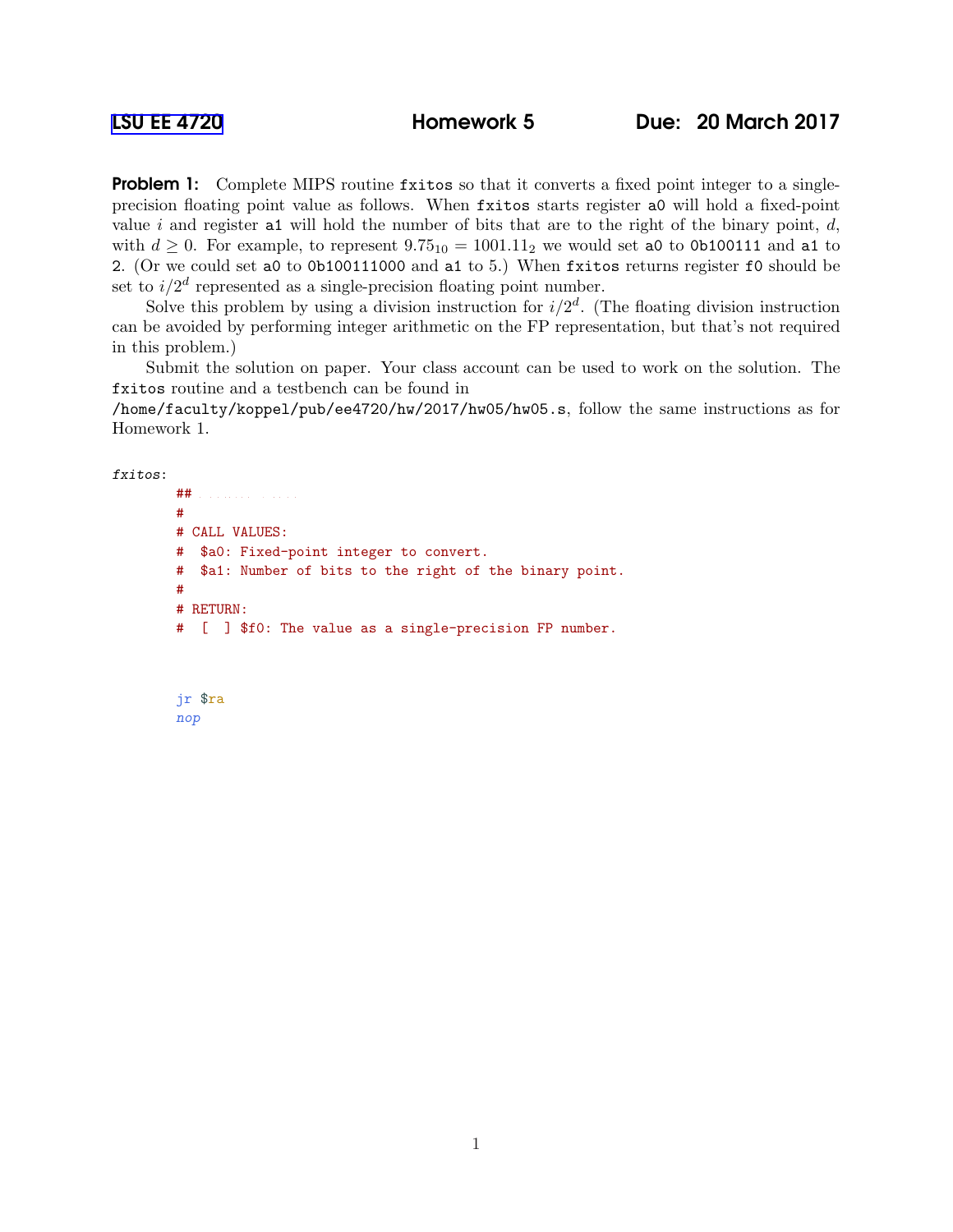**Problem 2:** Appearing below is the MIPS hardware needed to implement bgezall from the solution to Homework 3. Recall that with bgezall the delay-slot instruction is annulled if the branch is not taken. Modify the hardware for new instruction bgezalllsu which executes like bgezall when the branch target is at or before the branch, but when the target is after the branch the delay-slot instruction is annulled when the branch is taken and allowed to execute normally if the branch is not taken. The opcode and rt values are the same as for bgezall. *Hint: this can be done with very little hardware, a gate or two, if that.*

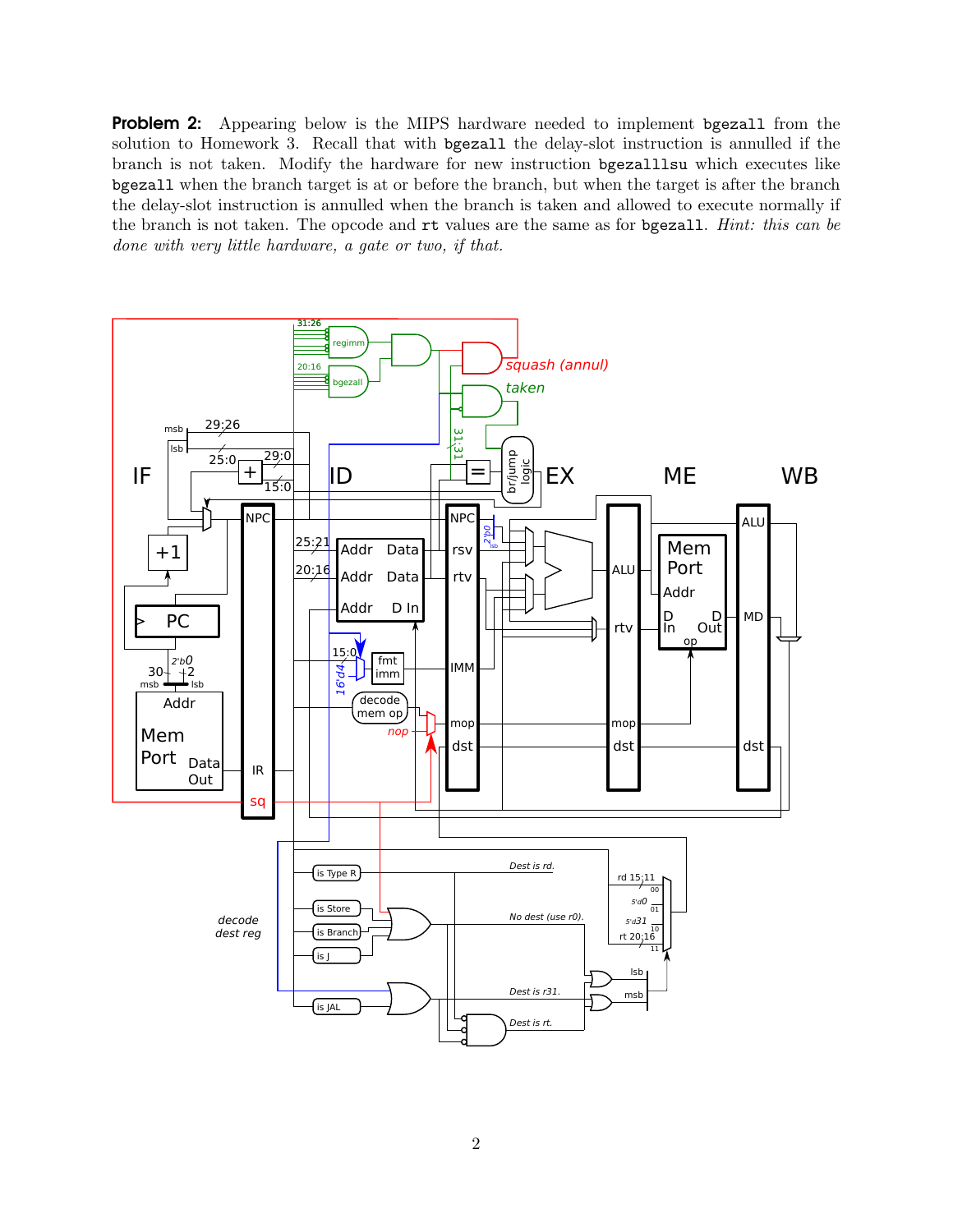**Problem 3:** Suppose that an analysis of the execution of benchmark programs on our pipelined MIPS implementation shows that over 75% of bypassed values can be represented with 12 bits or fewer. A low-cost implementation takes advantage of this fact by using 12-bit bypass paths.

(*a*) The control logic below is intended for bypass paths that can bypass a full 32-bit value. Modify the control logic shown so that it works for 12-bit bypass paths. In your modified hardware add a stall signal to be used when values are too large to be bypassed.

- Indicate which parts of the added logic, if any, may lengthen the critical path.
- As always, avoid costly or slow hardware.

Attention perfectionists: An Inkscape SVG version of the implementation below can be found at <http://www.ece.lsu.edu/ee4720/2017/mpipei3c.svg>.



It's small on purpose, use next page for solution.

It's small on purpose, use next page for solution.

(*b*) Why would it be far more challenging for a compiler to optimize for these 12-bit paths than for ordinary full-width bypass paths?